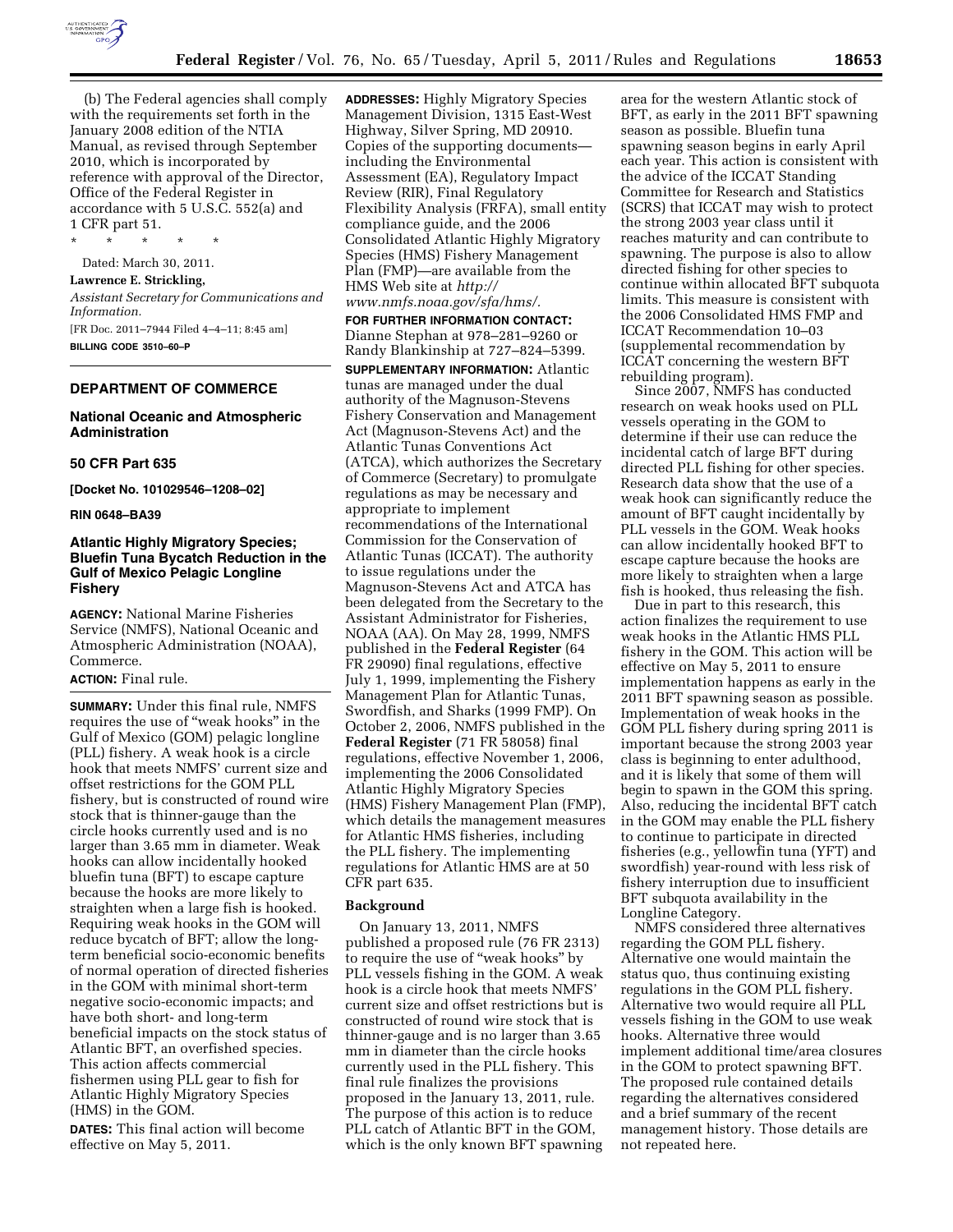#### **Response to Comments**

During the proposed rule stage, NMFS received more than 57,000 written comments from non-governmental organizations, fishermen, dealers, and other interested parties on the proposed rule. Mass public comment campaigns contributed to the high number of comments received. NMFS also heard numerous comments from constituents who attended the three public hearings and an operator-assisted Atlantic HMS Advisory Panel conference call, which was open to the public. A summary of the comments received on the proposed rule during the public comment period is provided below with NMFS' response. All written comments submitted during the comment period can be found at *[http://](http://www.regulations.gov/) [www.regulations.gov/](http://www.regulations.gov/)* by searching for RIN 0648–BA39.

#### **Weak Hook Comments**

*Comment 1:* NMFS should implement weak hooks in the GOM PLL fishery year-round prior to the 2011 western Atlantic BFT spawning season.

*Response:* NMFS agrees with the intent of this comment for reasons described in the preferred alternative in the proposed and final rules and EA, which include: Protecting the 2003 BFT year class as recommended by the ICCAT SCRS; reducing the impact of the GOM PLL fleet on western BFT; reducing BFT catches in the GOM PLL fishery; maintaining, or possibly improving with experience using the weak hook, catches of YFT; reducing the likelihood of PLL fishery interruption or indirect impacts to directed BFT fisheries due to the Longline Category exceeding its BFT subquota; and improving fishing efficiency and catch by reducing the amount of fishing time lost to BFT and large shark entanglements.

*Comment 2:* NMFS should not implement weak hooks because they are unproven in effectively reducing BFT mortality. Although BFT catch appears to be reduced, there is no unequivocal evidence that BFT released from a bent hook survive.

*Response:* NMFS disagrees that weak hooks should not be implemented in the GOM PLL fishery. Research has shown that the use of weak hooks can reduce the incidental catch of BFT by 56.5 percent. Although limited information exists about the effects of weak hooks on BFT post-release mortality, post-release mortality is expected to be reduced because BFT likely straighten the weak hooks relatively quickly after being caught and likely do not incur as high a level of metabolic stress as when the

fish stay on the hook until being retrieved upon haul-back of the gear. Due to the fact that BFT have the highest level of energy available at the moment when the fish becomes hooked, NMFS believes that escapement occurs soon after the fish is hooked. NMFS intends to conduct additional research with weak hooks using hook timers to determine the length of time that fish remain on the hook. This information will aid in further understanding more precisely the effects of weak hook use on BFT post-release mortality.

*Comment 3:* NMFS should implement weak hooks in the GOM PLL fishery seasonally when BFT are present. Seasonal application of the weak hook requirement would allow fishermen to use currently required standard circle hooks when BFT are not present in the GOM to mitigate potential economic impacts due to reductions in YFT and swordfish catch that might occur with year-round use of weak hooks.

*Response:* NMFS disagrees that the weak hook requirements should be implemented seasonally. BFT are also present in the GOM outside of the spawning season, although in lower numbers, and use of weak hooks yearround will ensure that protection is provided for these BFT.

Research data showed a higher catch rate of YFT with the experimental hook in the late summer months of July, August, and September when compared to the spring and early summer months of March, April, May, and June. Because the experiment focused on collecting data during the BFT spawning season, the majority of data was collected during March–June. Although it is unknown why YFT catch rates were higher in the late summer months after BFT spawning season, if more data had been collected after the BFT spawning period, NMFS believes it likely that the YFT reduction rate would have been less than what was observed (i.e., the amount of YFT caught with the weak hook may not have decreased as much as the overall study showed). Thus the potential economic impact due to decreases in YFT catch may actually be less than described in the proposed rule.

Seasonal application of the weak hook requirement would increase the difficulty of enforcing the rule's requirement for vessels in the GOM with PLL gear on board to possess, use, and deploy only weak hooks. This is because vessels on trips spanning the beginning or end of the period of time during which weak hooks are required might not have removed all of the hooks with wire greater than 3.65 mm in diameter from their vessels, thus possessing both hooks on board.

Requiring weak hooks year-round reduces such enforcement concerns because no other type of circle hook would be allowed on vessels fishing with PLL gear in the GOM. There would also be some negative economic impacts to fishermen if standard hooks are allowed to be used outside of BFT spawning season due to higher costs and lost fishing time due to re-rigging of fishing gear.

*Comment 4:* Implementing weak hooks in the GOM PLL fishery will have negative economic impacts, including the potential for significant loss of catch and revenue by some vessels. This loss in revenue may make it more difficult for some vessels to maintain the hire of captains and crew members who may be able to find more lucrative employment elsewhere. Negative economic impacts also include the initial cost of outfitting GOM PLL vessels with weak hooks and an increased replacement rate of weak hooks due to the ease with which the hooks bend. NMFS should provide reimbursement to fishermen for the cost of initially outfitting their vessels with weak hooks.

*Response:* As described in the EA, NMFS anticipates negative economic impacts to occur in the short-term for PLL vessels fishing in the GOM. These negative economic impacts include a potential reduction of vessel gross revenue of approximately 14.8 percent, a minor increase in the cost of weak hooks compared to the currently required standard circle hook, and a slight increase in gear cost due to an increased replacement rate of weak hooks compared to the standard circle hook.

As described in the response to comment 3 above, research data showed a higher catch rate of YFT with the experimental hook in the late summer months of July, August, and September when compared to the spring and early summer months of March, April, May, and June. Because the experiment focused on collecting data during the BFT spawning season, the majority of data was collected during March–June. If more data had been collected after the BFT spawning period, NMFS believes it likely that the YFT catch reduction rate would have been less than what was observed and the potential economic impact due to decreases in YFT catch could be less than described in the proposed rule. NMFS gear researchers have found that fishermen participating in research tend to work through a learning curve with new technology and generally improve their performance with a particular gear over time. A voucher program to assist fishermen in the GOM with the purchase of an initial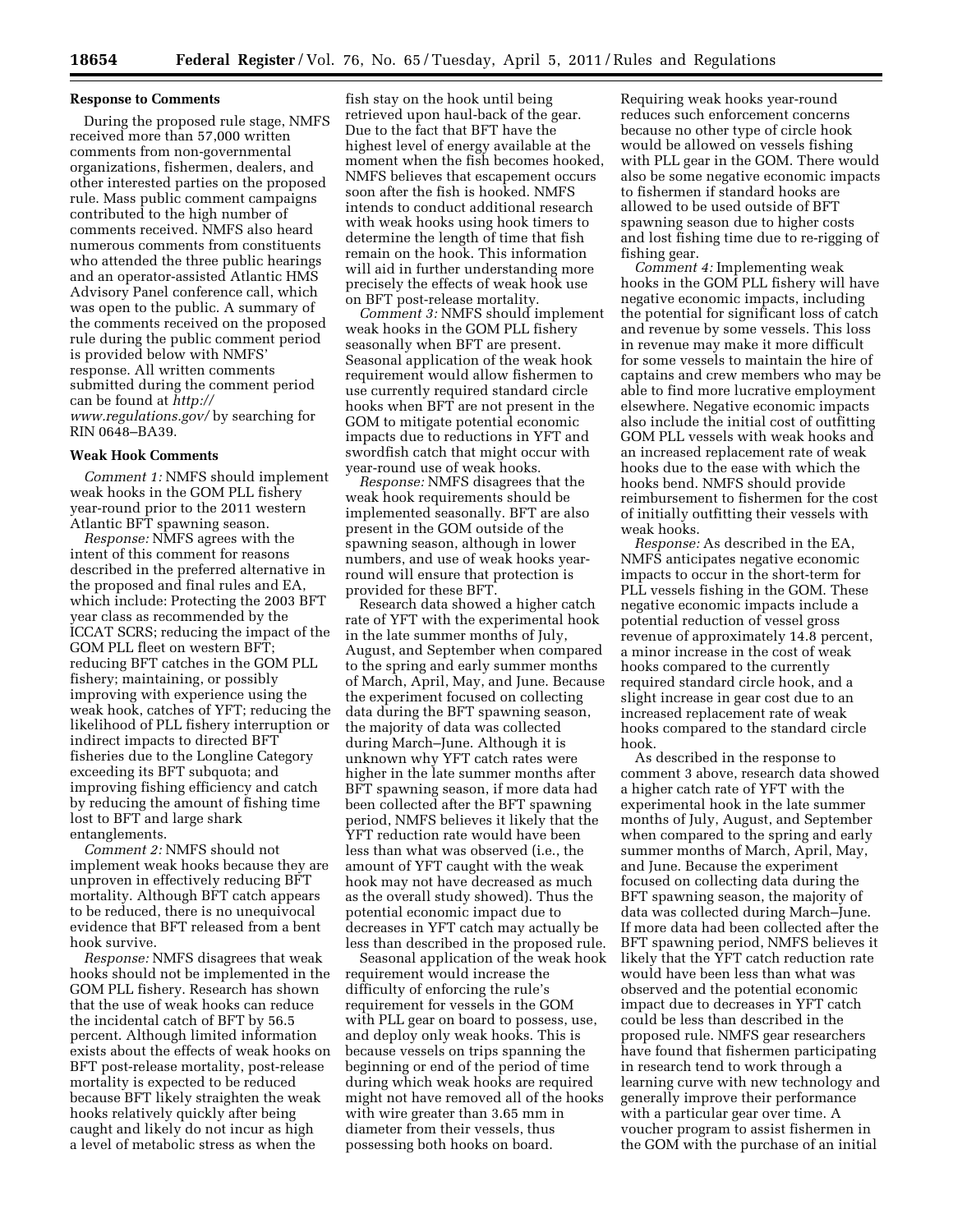supply of weak hooks is being sponsored by the National Fish and Wildlife Foundation (*please see* ''Weak Hook Voucher Program'' below for more details). Compared to the no action alternative, the preferred alternative reduces the incidental BFT catch in the GOM and may enable the PLL fishery to continue to participate in directed fisheries (e.g., YFT and swordfish) yearround with less risk of fishery interruption due to insufficient BFT subquota availability in the Longline Category.

*Comment 5:* Gulf of Mexico PLL fishermen need a reasonable amount of time to comply with the new weak hook requirement prior to active enforcement of the new requirement, and NMFS should ensure that there is a sufficient supply of weak hooks available for the GOM PLL fleet in advance of the effective date.

*Response:* NMFS agrees and intends to provide 30 days after publication of the final rule for fishermen to prepare for and comply with the weak hook requirement. NMFS has begun to investigate manufacturer and distributor inventories of weak hooks and believes that enough weak hooks are currently available to initially outfit PLL vessels in the GOM with weak hooks. NMFS cannot delay implementation for longer than 30 days because, as described above, it is important to have these regulations in place as early in the 2011 BFT spawning season as possible to provide additional protections for the strong 2003 year class as it enters adulthood and begins to contribute to spawning in the GOM this spring.

*Comment 6:* NMFS should seek methods to respond to the ICCAT SCRS call for special efforts to reduce mortality on the 2003 BFT year class in other domestic and international fisheries that target or interact with BFT.

*Response:* The 2010 SCRS report noted that ICCAT ''may wish to protect the 2003 year class until it reaches maturity and can contribute to spawning,'' and that maintaining catch at 1,800 mt may offer some protection. ICCAT Recommendation 10–03 reduced the total allowable catch (TAC) to 1,750 mt for 2011 and 2012, which may offer further protection for the 2003 year class. Implementation of weak hooks in the GOM PLL fishery is expected to reduce the catch of BFT and reduce mortality of spawning-age BFT, including the 2003 year class. This action will promote survival of BFT in the GOM, and thus will improve western BFT stock health.

*Comment 7:* NMFS should conduct education and outreach programs for the entire GOM PLL fleet, including

reaching Vietnamese fishermen, to help fishermen understand the benefits and costs of weak hook use and fishery management priorities for the future of the fishery. This effort should include fishing techniques learned through the weak hook research to reduce BFT catch and maintain or improve directed catch.

*Response:* NMFS agrees and intends to conduct outreach and education workshops around the GOM to help fishermen learn the benefits of and techniques for fishing with weak hooks.

*Comment 8:* NMFS should continue to conduct and expand research on weak hook technology in the GOM PLL fishery. NMFS should conduct additional research on the length of time that BFT remain hooked on weak hooks in order to determine if the mortality rate of BFT is actually reduced. There is currently little data to indicate if BFT that escape from weak hooks survive. Additional research should investigate reducing white marlin and roundscale spearfish bycatch, determining the effect of weak hooks on sea turtle interactions, further reducing BFT bycatch, improving directed species catch, and determining the efficacy of 18/0 hooks made with thinner wire for further BFT bycatch reduction and improved swordfish retention. NMFS should create a sunset provision of 3 years for the weak hook requirement to allow sufficient time for additional research and ensure a thorough review by the agency to determine if the requirement should be continued, revised, or allowed to expire.

*Response:* NMFS intends to continue research on the effects of the use of weak hooks when compared to the currently required standard circle hook. Among other things, this research will help to better understand the effect of weak hooks on white marlin and roundscale spearfish catches and sea turtle interactions. NMFS intends to conduct research with weak hooks using hook timers to determine the length of time that fish remain on the hook. This information will aid in understanding the effects of weak hook use on BFT post-release mortality. NMFS will continue to collect information on BFT, white marlin, roundscale spearfish, sea turtles and other species caught on PLL gear through the NMFS pelagic observer program that will help to better understand the effects of weak hook implementation.

During experimental PLL fishery data collection conducted in the Northeast Distant gear restricted area and GOM in 2004, NMFS collected data with the currently required standard circle hooks that showed reduced catches of swordfish and YFT with 18/0 circle

hooks compared to 16/0 circle hooks on both squid and sardine baits. The evaluation did not include BFT. While these results do not directly answer the public comment about how 18/0 circle hooks constructed of thinner wire might perform for reducing BFT catch, they provide some insight to show that currently required standard 18/0 hooks may reduce swordfish retention.

NMFS disagrees that a sunset provision should be implemented for this final action because such a provision would guarantee that NMFS must take action to continue the weak hook requirement. Instead, NMFS may conduct subsequent rulemaking, if necessary, in the future to address the need for modified or additional management measures.

*Comment 9:* The weak hook research indicates that the number of swordfish retained by GOM PLL vessels may decrease. If this occurs, fishermen may increase their fishing effort to make up for lost revenue, which may result in increased bycatch of undersized swordfish and other bycatch species.

*Response:* NMFS agrees that the possibility exists for PLL fishing effort in the GOM to increase if fishermen attempt to make up for lost revenue due to reductions in targeted catch. NMFS will continue to monitor fishing effort and catch in the GOM PLL fleet through logbooks, dealer reports, and the pelagic observer program in order to determine potential effects on target and non-target species. Bycatch mitigation measures such as closed areas (DeSoto Canyon), use of circle hooks, possession and use of protected species safe handling and release gears, and limits on sea turtle interactions required in the 2004 Biological Opinion (BiOp) will remain in effect. However, fishermen may not experience reductions in targeted catch or reduced revenue. Some fishermen that participated in the weak hook research experienced increased targeted catch and are voluntarily using weak hooks year-round. As other fishermen learn the fishing techniques that work well with the weak hooks, those fishermen may not experience reductions in targeted catch or revenue.

As described in the response to Comment 3 above, research data showed a higher catch rate of YFT with the experimental hook in the late summer months of July, August, and September when compared to the spring and early summer months of March, April, May, and June. Because the experiment focused on collecting data during the BFT spawning season, the majority of data was collected during March-June. If more data had been collected after the BFT spawning period, it is likely that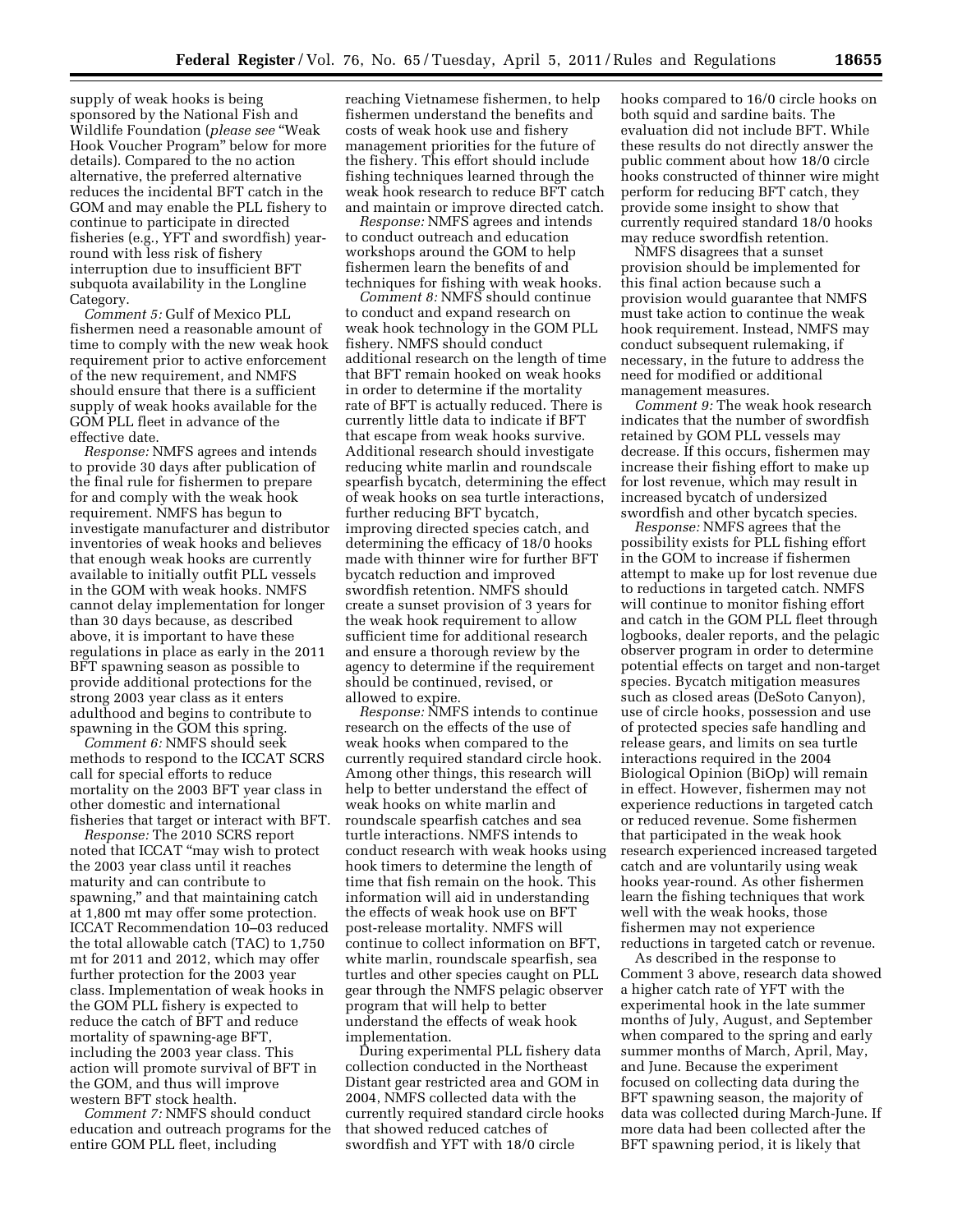the YFT reduction rate would have been less than what was observed, thus the potential economic impact due to decreases in YFT catch may be less than described in the proposed rule. If this occurs, the incentive to increase fishing effort may not be realized.

*Comment 10:* Because the weak hooks are nearly identical to the currently required standard circle hook, enforcement of the weak hook requirement will be extremely difficult. Further, the potential reduction in the catch of target species, such as swordfish retained for sale, indicated by the weak hook research, could make it less likely that fishermen will comply with the weak hook requirement.

*Response:* NMFS intends to fully enforce the weak hook requirement. A gauge has been developed for use by NMFS enforcement agents and officers, U.S. Coast Guard personnel, and state joint enforcement partners to quickly and definitively measure the diameter of the hook wire. This gauge was used by observers during the weak hook study and is proven to be a quick and effective tool for distinguishing the difference between weak hooks and hooks made of larger diameter wire.

*Comment 11:* Pelagic longline gear is responsible for almost 70 percent of the mortality of white marlin and the weak hook research indicates that white marlin/roundscale spearfish catches may increase by 52.7 percent with weak hooks. This increase in catch is concerning given the poor health of white marlin and the fact that white marlin has been the subject of two status reviews under the Endangered Species Act (ESA).

*Response:* The NMFS weak hook research results showed that the increase in catch of white marlin and roundscale spearfish was not statistically significant, although the difference was close to being statistically significant. NMFS does not believe that this increase, if it actually occurs, is likely to have population or ecosystem effects for those species because the predicted increase of 144 white marlin (or 1.05 mt in 2009 at 48 lb per fish) dead discards represents less than 0.8 percent of the total amount of international white marlin catch (which includes recreational landings and commercial dead discards) in the North Atlantic (406 mt in 2009).

Due to misidentification of roundscale spearfish as white marlin, the total international white marlin catch also includes some roundscale spearfish and, as such, indicates that any potential increase in roundscale spearfish that might occur in the GOM PLL fishery as a result of this final action should be

very small in relation. In addition, NMFS already has comprehensive regulations in place to conserve these species in its domestic fisheries. Under current regulations, PLL vessels are not allowed to retain white marlin/ roundscale spearfish, and any that are captured must be released alive or discarded if dead. Additionally, PLL vessels are currently required to possess and use protected species safe handling and release gears and techniques that aid in releasing hooked animals, including white marlin, and maximize post-release survival without removing the fish from the water. Most white marlin/roundscale spearfish that are hooked are released alive.

NMFS would continue research with weak hook technology and closely monitor white marlin and roundscale spearfish catch through observer coverage in the fishery. Should the increased catches of white marlin and roundscale spearfish continue, NMFS would investigate potential mitigation measures that might be implemented if necessary to reduce the catches and/or reduce the bycatch mortality associated with the catches. The current research does not show a statistically significant increase in bycatch; therefore, it is not clear that mitigation measures would be appropriate at this time. Neither does the research indicate which measures would be effective to address any potential statistically significant white marlin and roundscale spearfish increase in catch. If additional research shows a statistically significant increase in such bycatch, possible measures could include adopting a seasonal application of the weak hook, modification or removal of the weak hook requirement or other measures as necessary and appropriate. NMFS would closely monitor fleet activities and catch statistics, and consider making management measures adjustments, including use of inseason management authority, should the data warrant.

*Comment 12:* While the weak hook study showed a reduction in YFT catch of 7 percent, it also showed an increase in YFT catch in late summer and fall months. If YFT catches actually increase overall as a result of weak hook use, the increased fishing mortality may be detrimental to the YFT population.

*Response:* As described in the response to Comment 3 above, research data showed a higher catch rate of YFT with the experimental hook in the late summer months of July, August, and September when compared to the spring and early summer months of March, April, May, and June. Because the experiment focused on collecting data

during the BFT spawning season, the majority of data was collected during March–June. If more data had been collected after the BFT spawning period, it is likely that the YFT reduction rate would have been less than what was observed. This additional analysis does not, however, indicate that an overall increase in YFT catch would occur. NMFS will continue to collect information on YFT and other species caught on PLL gear through the NMFS pelagic observer program that will help to better understand the effects of weak hook implementation.

Yellowfin tuna are managed internationally by ICCAT, which has adopted a limit on effective fishing effort, but not issued a TAC or individual country quotas. According to the latest ICCAT SCRS YFT stock assessment (2008), the YFT population is not considered to be overfished and overfishing is not occurring. If the catch of YFT in the GOM increases as a result of weak hook use, negative impacts on the YFT population are expected to be minor when compared to the total western Atlantic longline catch. The United States GOM longline catch is 7.7 percent of the total western Atlantic longline catch.

*Comment 13:* NMFS should reexamine whether it is appropriate to rely on the Final Environmental Impact Statement (FEIS) for the 2006 Consolidated HMS FMP, or the 2004 BiOp for the PLL fishery when supporting the FONSI because the implementation of the weak hook will cause a change in fishing effort because of improved catchability of white marlin and other species. The effects on endangered and threatened marine species are not fully understood through the weak hook research, which is cause for concern given the potential increase in the number of hooks that might be set in the PLL fishery due to the potential decrease of YFT and swordfish retained for sale. Also, an ESA consultation may be required if weak hook use affects loggerhead sea turtles and those loggerhead sea turtles are uplisted in the final rule to list the Northwest Atlantic loggerhead sea turtle (final rule due March 16, 2011). The analysis in the 2006 Consolidated HMS FMP should be updated due to significant events such as Hurricane Katrina and the DWH/BP oil spill, thus the baseline FEIS for the 2006 Consolidated HMS FMP requires new analyses of the effects of the PLL fishery on listed species.

*Response:* NMFS disagrees that a potential increase in the catch of white marlin is an indication that fishing effort will increase with implementation of weak hooks. White marlin and other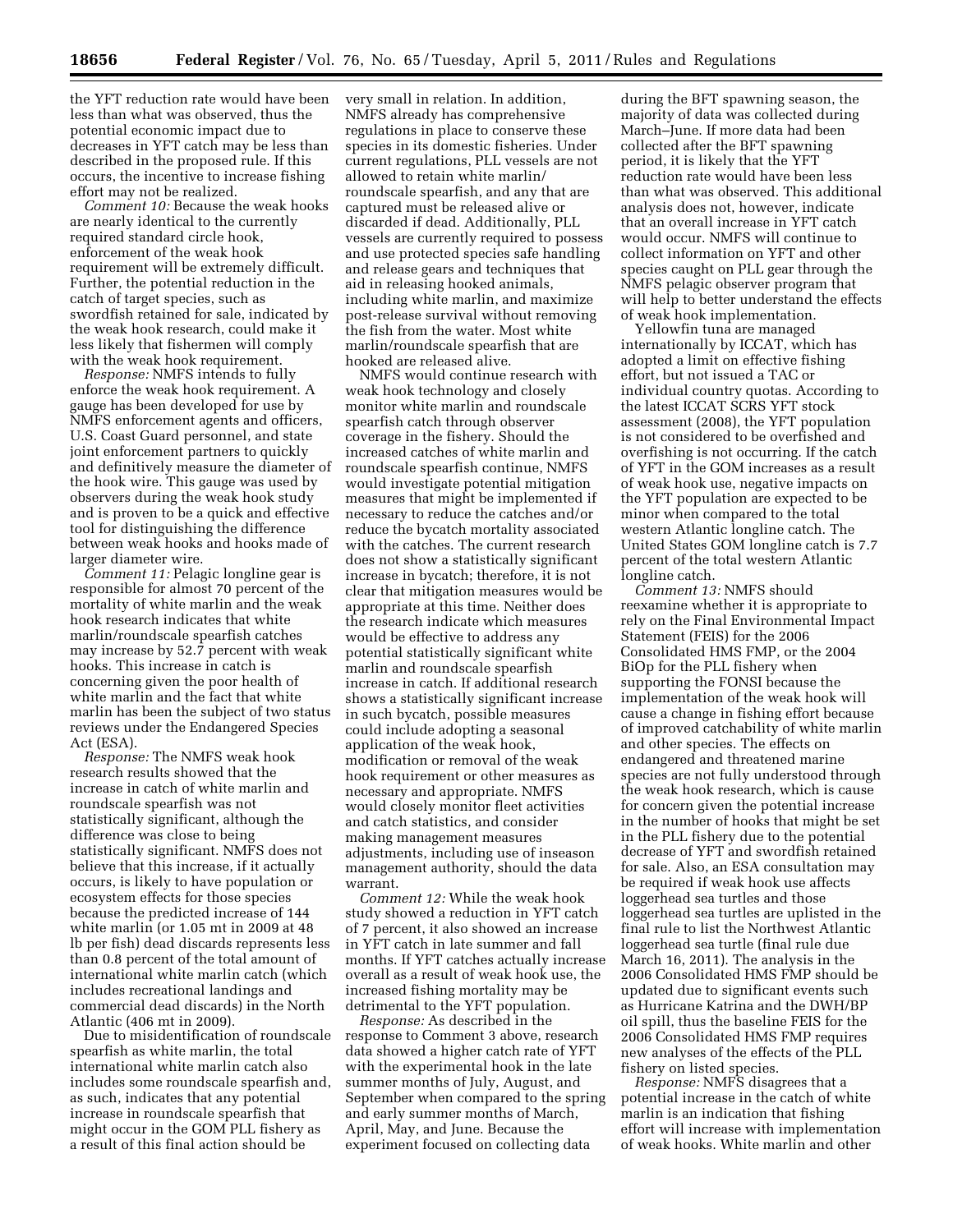billfishes are not allowed to be retained on PLL vessels. NMFS does not believe that an increase in bycatch that must be discarded will result in an increase in fishing effort.

NMFS believes that the FEIS for the 2006 Consolidated HMS FMP and the 2004 BiOp for the PLL fishery remain applicable and support this final action. Despite recent significant events that have occurred in the GOM, the 2006 Consolidated HMS FMP closure analysis still reflects impacts that are likely to occur with the time/area closure alternatives, particularly when considering redistribution of fishing effort. When redistribution of effort was considered, all time/area closures in the 2006 analysis resulted in an increase in bycatch for some species, including BFT. This final action is not expected to change fishing effort or behavior beyond that already analyzed in the 2001 HMS and 2004 PLL Biological Opinions (BiOps) regarding interactions with endangered species. This action is not expected to significantly alter current fishing practices or bycatch mortality rates from the level analyzed in the Consolidated HMS FMP, and therefore should not have adverse impacts on protected species, or have any further impacts on endangered species, listed marine mammals, or critical habitat beyond those considered in the 2001 and 2004 BiOps.

*Comment 14:* Comments were received in support of and opposition to implementing weak hooks in Atlantic PLL fisheries outside the GOM.

*Response:* Research was conducted by the NMFS Southeast Fisheries Science Center to evaluate the efficacy of 16/0 "weak" circle hooks in reducing the bycatch of BFT in the GOM YFT fishery. The weak hook research has shown that the catch of adult-sized BFT in the GOM PLL fleet can be reduced by 56.5 percent with the use of weak hooks. The difference in BFT catch between the standard 16/00 circle hooks and the experimental weak hooks was statistically significant. The size of BFT in the GOM, the only known spawning area for the western stock, is larger than the size distribution of BFT in the Atlantic outside of the GOM. The benefits of weak hook use with PLL gear outside the GOM may not be the same as in the GOM PLL fishery given the differences in the catch composition and the way fishermen fish PLL gear in strong currents such as the Gulf Stream. While research on the use of weak hooks along the Atlantic coast has begun in order to look at reducing the bycatch of marine mammals, further research is needed to determine the applicability of weak hooks outside of

the GOM and any impacts on BFT, target catch, marine mammals, sea turtles, and other incidentally caught species.

# **Gulf of Mexico Time/Area Closure Comment**

*Comment 15:* NMFS should prohibit PLL gear in the GOM (Alternative 3) because of indiscriminate bycatch (particularly the bycatch of BFT, billfishes, leatherback sea turtles, and loggerhead sea turtles) or should implement a seasonal closure for longline use during BFT spawning.

*Response:* Considering redistribution of fishing effort is important because HMS and protected species are not uniformly distributed throughout the ocean and tend to occur in higher concentrations in certain areas. Therefore, a closure in one area might reduce the bycatch of one or two species, but may increase bycatch of others. NMFS considered a number of redistribution of effort scenarios (*i.e.,*  redistribution of effort into all remaining open areas, redistribution of effort into the GOM only, and redistribution of effort in the GOM). In all cases, NMFS found the closures in the GOM could result in an increase in bycatch for some of the species being considered. No one closure in these analyses would have resulted in a decrease in discards or bycatch of all the species considered when the redistribution of fishing effort was considered. When the redistribution of effort was considered, the purpose of a GOM closure (reducing bycatch and discards of spawning BFT) may not be fully realized and may have effects on BFT outside the closed area. For instance, after examining a potential closure in the GOM from April through June in order to protect spawning BFT, the analysis predicted an increase in the number of BFT bycatch and discards elsewhere once displaced fishing effort was considered. In the 2006 Consolidated HMS FMP, NMFS did not prefer any new time/area closures (except the Madison-Swanson and Steamboat Lumps Marine Reserves for other purposes), and did not modify any existing closures at that time because no single closure or combination of closures would reduce the bycatch of all species considered, assuming there is some redistribution of effort. NMFS believes the closure analysis conducted in 2006 remains the best available science and reflects the substantial impacts that would likely occur under the time/area closures analyzed because the underlying principle of fishing effort redistribution that was used in the analysis is still likely to occur.

Additionally, NMFS is not aware of other peer reviewed and published time/area closure analyses that consider fishing effort redistribution for the GOM PLL fishery since the NMFS 2006 closure analyses. Therefore, NMFS does not prefer alternative 3 for the same reasons as described above and in the 2006 Consolidated HMS FMP.

The 2006 Consolidated HMS FMP established criteria for considering the implementation of new time/area closures or modification to existing time/area closures. It is not feasible to conduct extensive, new analysis per these criteria and to meet the objectives of this action (*i.e.,* to rapidly implement the final action to increase the survival of spawning BFT in 2011 in the GOM, particularly the 2003 year class). NMFS believes that the 2006 analysis remains valid for the purposes of this rulemaking. However, NMFS intends to review time/area closure analyses, in light of the events of the past few years such as hurricanes and the DWH/BP oil spill, in the near future. At that time, NMFS will consider other methodologies that have been proposed to consider effects of effort redistribution, such as Powers and Abeare (2009) or others, for time/area analysis as appropriate.

### **General Comments**

*Comment 16:* NMFS should promote more selective alternative gears to PLL for YFT and swordfish fishing.

*Response:* This comment is not within the range of alternatives considered in this rulemaking because the rulemaking concerns the means, methods, times, and places that PLL gear is used in the GOM. The rulemaking does not consider alternatives related to the use of other fishing gears.

*Comment 17:* NMFS should implement bycatch caps for species of concern in the GOM PLL fishery and 100 percent observer coverage to support a bycatch cap program. When the bycatch caps are reached, the GOM PLL fishery should be closed.

*Response:* This comment is not within the range of alternatives considered in this rulemaking because the rulemaking concerns the means, methods, times, and places that pelagic longline gear is used in the GOM. NMFS currently monitors bycatch in the GOM PLL fishery through the use of observers and vessel logbooks. Bycatch in the GOM PLL fishery is minimized through regulations implemented under the Magnuson-Stevens Act and the ESA that require the use of circle hooks, require the use of protected species safe handling and release gears, prohibit the use of live bait, prohibit the possession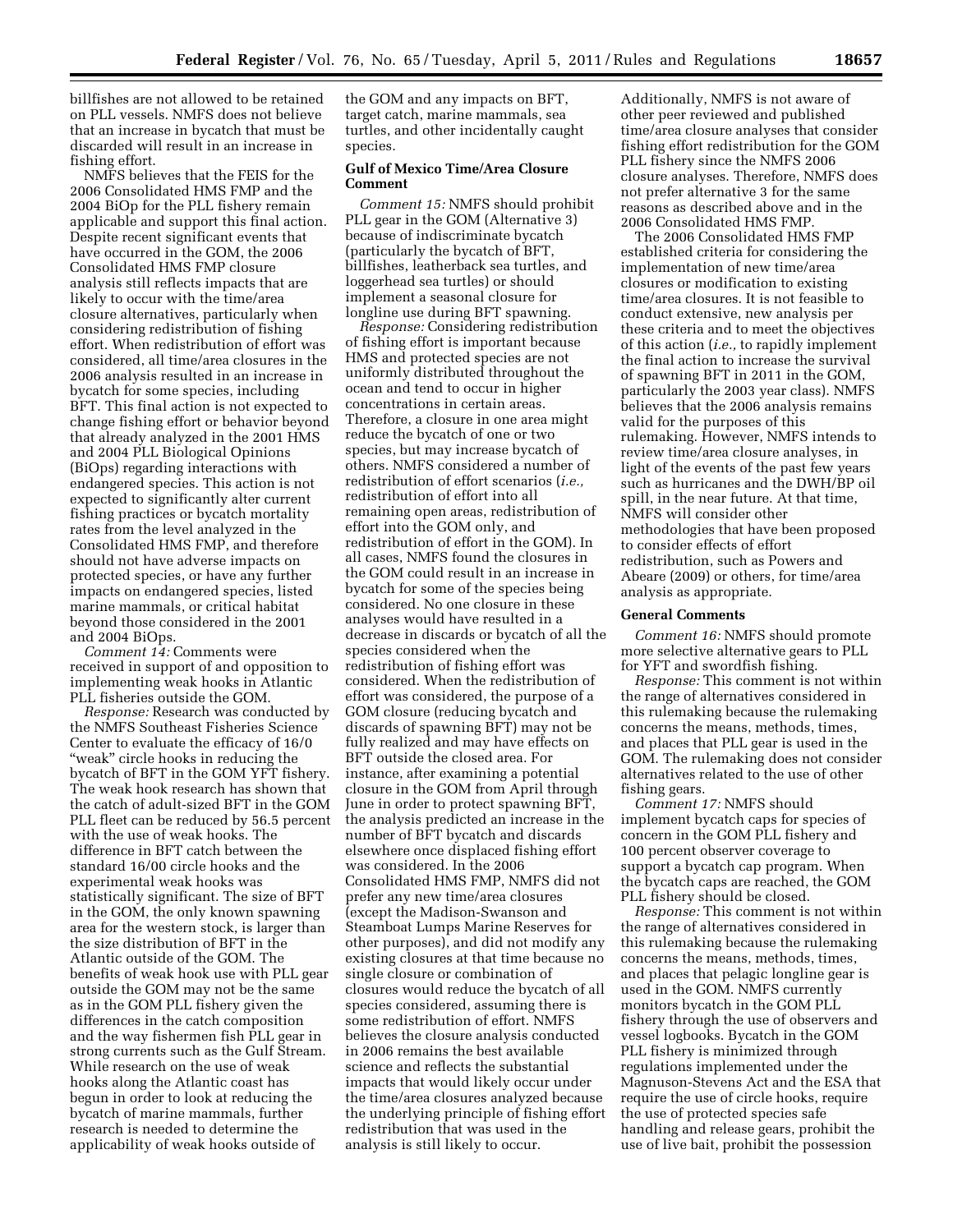and use of PLL gear in existing closed areas, and other requirements.

*Comment 18:* The effects of the DWH/ BP oil spill have not been fully determined and NMFS should err on the side of caution when implementing fishery management measures for fish stocks that may have been affected by the oil spill.

*Response:* NOAA continues to conduct research on the impacts of the DWH/BP oil spill on natural resources. The impacts of the oil spill and effects on Atlantic HMS are difficult to determine at this time.

With implementation of this final action, NMFS is precautionary in its approach because it is acting consistently with SCRS advice to protect the 2003 BFT year class as it matures and begins to contribute to spawning. In addition, implementation of weak hooks in the GOM PLL fishery is expected to reduce the catch of BFT in that fishery by 56.5 percent, which will reduce mortality of spawning BFT (both the 2003 and other year classes) on their spawning grounds. This will promote the increase of spawning biomass, the likelihood of successful spawning, and further rebuilding of the western BFT stock.

*Comment 19:* Allowing the PLL fleet to continue to fish will cause BFT to become extinct.

*Response:* On May 24, 2010, NMFS received a petition from the Center for Biological Diversity (CBD) to list BFT as threatened or endangered under the ESA and designate critical habitat concurrently with its listing. On September 21, 2010, NMFS announced a 90-day finding (75 FR 57431) that the petition presents substantial scientific information indicating the petitioned action may be warranted. NMFS is currently conducting a status review of BFT to determine if the petitioned action is warranted. The status review process includes assessment of the risk of extinction, considering effects of directed and incidental fisheries as well as other impacts. Per the ESA required timeline, NMFS is scheduled to publish that determination by May 24, 2011 (*i.e.,*  within 12 months of receiving the petition). If NMFS determines that listing is not warranted, NMFS would publish a **Federal Register** notice announcing the end of the consideration process. If NMFS determines that listing is warranted, NMFS will publish a proposed rule and solicit public comments before developing and publishing a final determination (which would be required within one year of a proposed rule).

### *Changes From the Proposed Rule*

A minor change to the definition of round wire stock at 50 CFR 635.2 has been made to provide further clarification. A minor change to the paragraph at § 635.71(a)(54) that deals with prohibitions has been made to clarify the cross referenced paragraph.

### **Classification**

The NMFS AA has determined that this final action is consistent with the Magnuson-Stevens Act, 2006 Consolidated Atlantic HMS FMP and its amendments, ATCA, and other applicable law.

This final rule has been determined to be not significant for purposes of Executive Order 12866.

In compliance with section 604 of the Regulatory Flexibility Act (RFA), NMFS has prepared a Final Regulatory Flexibility Analysis (FRFA) for this final rule, which analyzed the impacts of requiring the use of weak hooks in the GOM PLL fishery. The FRFA analyzes the anticipated economic impacts of the final action and any significant economic impacts on small entities. A summary of the FRFA is below. The full FRFA and analysis of social and economic impacts are available from NMFS (*see* **ADDRESSES**).

In compliance with section  $604(a)(1)$ of the Regulatory Flexibility Act, the purpose of this final rulemaking is, consistent with the Magnuson-Stevens Act and the 2006 Consolidated HMS FMP and its amendments, to further BFT stock recovery by increasing live releases of incidentally caught BFT by providing a new gear technology for PLL vessels to continue routine fishing operations in the GOM.

Section 604(a)(2) of the Regulatory Flexibility Act requires NMFS to summarize significant issues raised by the public in response to the Initial Regulatory Flexibility Analysis (IRFA), a summary of NMFS' assessment of such issues, and a statement of any changes made as a result of the comments. The IRFA was included as part of the draft EA and was summarized in the proposed rule. NMFS did not receive any comments specific to the IRFA; however, NMFS did receive comments related to the overall economic impacts of the proposed rule. Those comments and NMFS' responses to them are mentioned above in the preamble for this rule. Particularly relevant economic comments are 1, 3, 4, 5, 7, 9, and 15.

When developing this action, NMFS considered different ways to reduce the regulatory burden on and provide flexibility to the regulated community, consistent with the recent Presidential

Memorandum on Regulatory Flexibility, Small Business, and Job Creation (January 18, 2011). Consistent with the objectives of this rule and legal obligations, a voucher program to assist fishermen in the GOM with the purchase of an initial supply of weak hooks is being sponsored by the National Fish and Wildlife Foundation (*please see* ''Weak Hook Voucher Program'' below for more details). NMFS has also considered seasonal implementation of weak hooks in the GOM PLL fishery; however, this approach is not preferred because BFT are also present in the GOM outside of the spawning season in lower numbers and seasonal application of the weak hook requirement would increase the difficulty of enforcing the weak hook requirement. NMFS also considered a phased-in approach to implementation of the weak hook requirement; however, this approach is not preferred because it would not rapidly provide additional protection for spawning BFT (especially the strong 2003 year class) as early as possible in the spring 2011 spawning season.

Section 604(a)(3) requires Federal agencies to provide an estimate of the number of small entities to which the rule would apply. NMFS considers all HMS permit holders to be small entities because they either had average annual receipts less than \$4.0 million for fishharvesting, average annual receipts less than \$6.5 million for charter/party boats, 100 or fewer employees for wholesale dealers, or 500 or fewer employees for seafood processors. These are the Small Business Administration (SBA) size standards for defining a small versus large business entity in this industry.

The GOM PLL fishery is comprised of fishermen who hold an Atlantic Tunas Longline permit, a Swordfish Directed or Incidental permit, and a Shark Directed or Incidental permit and the related industries including processors, bait houses, and equipment suppliers, all of which NMFS considers to be small entities according to the size standards set by the SBA. The final rule would apply to PLL vessels that fish in the GOM. As of October 2010, there were 248 Atlantic tuna longline limited access permit holders. Of these, 136 were registered in states along the coast of the GOM (including all Florida vessels). However, based on logbook records from 2006 to 2009, on average, only 51 PLL vessels were actively operating in the GOM annually, with a high of 55 vessels in 2007 and a low of 47 in 2006 and 2009. During the summer of 2010, preliminary vessel monitoring system information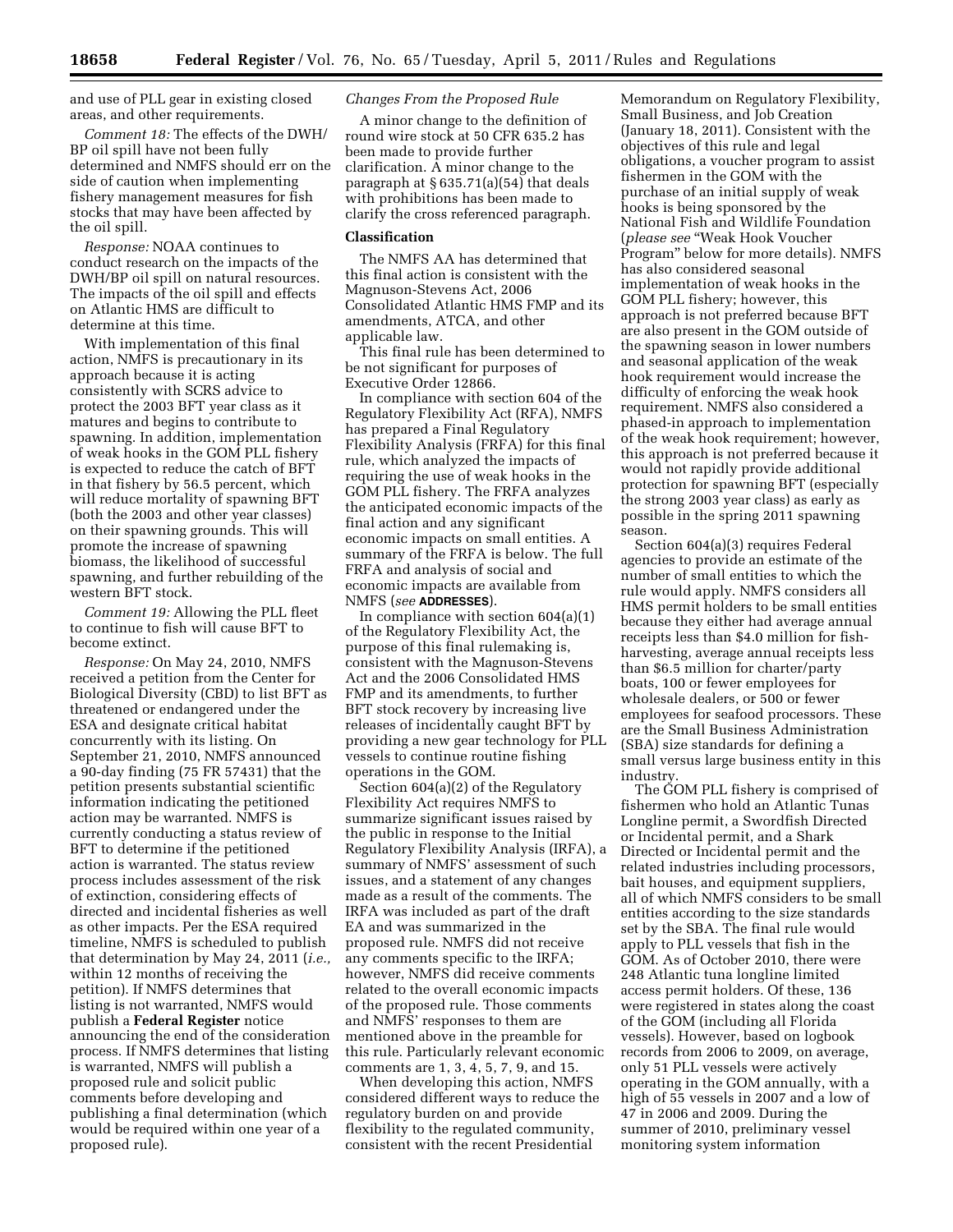indicated that the number of active PLL vessels in the GOM decreased by more than 79 percent due to the Deepwater Horizon (DWH)/BP oil spill and associated fishery closures.

This final rule does not contain any new reporting or recordkeeping requirements, but would require a new compliance requirement (5 U.S.C. 604(a)(4)). Fishing vessels with PLL gear onboard will be required, at all times, in all areas of the GOM open to HMS PLL fishing, to possess onboard and/or use only circle hooks meeting current size and offset restrictions, as well as being constructed of only round wire stock that is no larger than 3.65 mm in diameter. This final rule would not conflict, duplicate, or overlap with other relevant Federal rules (5 U.S.C. 604(b)(5)). Fishermen, dealers, and managers in these fisheries must comply with a number of international agreements, domestic laws, and other FMPs. These include, but are not limited to, the Magnuson-Stevens Act, the ATCA, the High Seas Fishing Compliance Act, the Marine Mammal Protection Act, the Endangered Species Act, the National Environmental Policy Act, the Paperwork Reduction Act, and the Coastal Zone Management Act. NMFS does not believe that the new regulations would duplicate, overlap, or conflict with any relevant regulations, Federal or otherwise.

Under section 604(a)(5), agencies are required to describe any alternatives to the rule which accomplish the stated objectives and which minimize any significant economic impacts. Economic impacts are discussed below and in the Environmental Assessment for the action. Additionally, the Regulatory Flexibility Act (5 U.S.C. 603(c)(1)–(4)) lists four general categories of significant alternatives that would assist an agency in the development of significant alternatives. These categories of alternatives are: (1) Establishment of differing compliance or reporting requirements or timetables that take into account the resources available to small entities; (2) clarification, consolidation, or simplification of compliance and reporting requirements under the rule for such small entities; (3) use of performance rather than design standards; and, (4) exemptions from coverage of the rule for small entities.

In order to meet the objectives of this rule, consistent with legal obligations, NMFS cannot exempt small entities or change the reporting requirements only for small entities. Thus, there are no alternatives discussed that fall under the first and fourth categories described above. In addition, none of the alternatives considered would result in

additional reporting requirements (category two above). Fishing vessels with PLL gear onboard will be required, at all times, in all areas of the GOM open to HMS PLL fishing, to possess onboard and use only circle hooks meeting current size and offset restrictions as well as being constructed of only round wire stock that is no larger than 3.65 mm in diameter. NMFS does not know of any performance or design standards that would satisfy the aforementioned objectives of this rulemaking while, concurrently, complying with the Magnuson-Stevens Act.

NMFS considered and analyzed three main alternatives for this rule. The first alternative was the status quo, no action alternative. This alternative would maintain existing hook and bait requirements in the Atlantic PLL fishery in the GOM. The second alternative would require all PLL vessels fishing in the GOM to use weak hooks and is the preferred alternative. The third alternative considered establishing additional time/area closures in the GOM. Under this alternative, an area of the GOM would be closed to PLL fishing and could extend over the entire GOM or a subarea. Temporal extents of a closure could be timed to the spawning season for BFT in the GOM, April to mid-June, or for shorter or longer time frames (*i.e.,* year round). Areal extents of a closure could be restricted to portions of the GOM where particularly high concentrations of spawning BFT have been observed while minimizing inclusion of areas with high directed YFT fishing operations. Adaptive management programs might also be considered with the temporal/spatial extent of the time/area changes based on real-time information on distribution and abundance of target and non-target species as well as the socio-economic needs of the fishery. In addition to these three alternatives, NMFS also considered other options such as prohibition on all retention of BFT in the GOM (*i.e.,* no incidental retention of BFT allowed) and adjustment of target catch retention limits (*i.e.,* modify current limits of one BFT per 2,000 lbs of target catch, two BFT per 6,000 lbs and three BFT per 30,000 lbs). As these alternatives either do not reduce mortality of BFT but rather convert discards to landings (or vice versa), or may have substantial negative social and economic impacts and cannot be implemented in short time frames, these alternatives were determined to not meet the objectives of the action and were not considered further.

Alternative 1, the status quo, no action alternative would not result in

any additional economic impacts to small entities in the short-term. NMFS does not anticipate a significant change in landings, ex-vessel prices, or operating costs relative to the ''status quo'' for small entities under this alternative. However, adverse economic impacts in the medium and long-term could result if no action is taken to address the incidental catch of BFT in the GOM PLL fishery. Adverse economic impacts could occur if the Longline Category subquota for BFT is exceeded and a partial or total closure of the fishery is implemented or other management measures are taken in directed BFT fisheries to allow for dead discards of BFT to be accounted for within the U.S. quota.

The preferred alternative, Alternative 2, would require vessels with PLL gear onboard, at all times, in all areas of the GOM open to PLL fishing, to possess onboard and use only circle hooks meeting current size and offset restrictions as well as being constructed of only round wire stock that is no larger than 3.65 mm in diameter. This alternative would result in some minor increases in equipment costs for the new hooks, would likely impact vessel operations, and would also potentially impact catch rates and thus potentially reduce vessel revenues.

Alternative 2 would result in moderate positive social and economic benefits if this measure is able to reduce the bycatch of BFT in the GOM sufficiently to allow the PLL fishery to continue operating in the GOM. However, there would likely be some increased economic costs associated with switching to the weak hook.

This alternative would result in some minor increases in equipment costs associated with acquiring the new weak hooks. Direct cost of purchasing weak hooks is anticipated to increase expenses by \$.02 per hook. An informal telephone survey of hook suppliers provides a price of approximately \$0.34 per hook for 16/0 commercial grade circle hooks and approximately \$0.36 per hook for 16/0 circle hooks constructed of 3.65 mm diameter round wire stock. Assuming that an average of 1,600 hooks per vessel are needed initially to equip vessels with enough required hooks for one trip, the compliance cost, on a per vessel basis, would be approximately \$576.

Hook replacement rates are anticipated to increase with use of the weak hook. Researchers during the GOM PLL BFT mitigation research estimated that requiring the weak hook would result in an increase in the rate of hook replacement by 4.41 hooks per 1,000 hooks over the current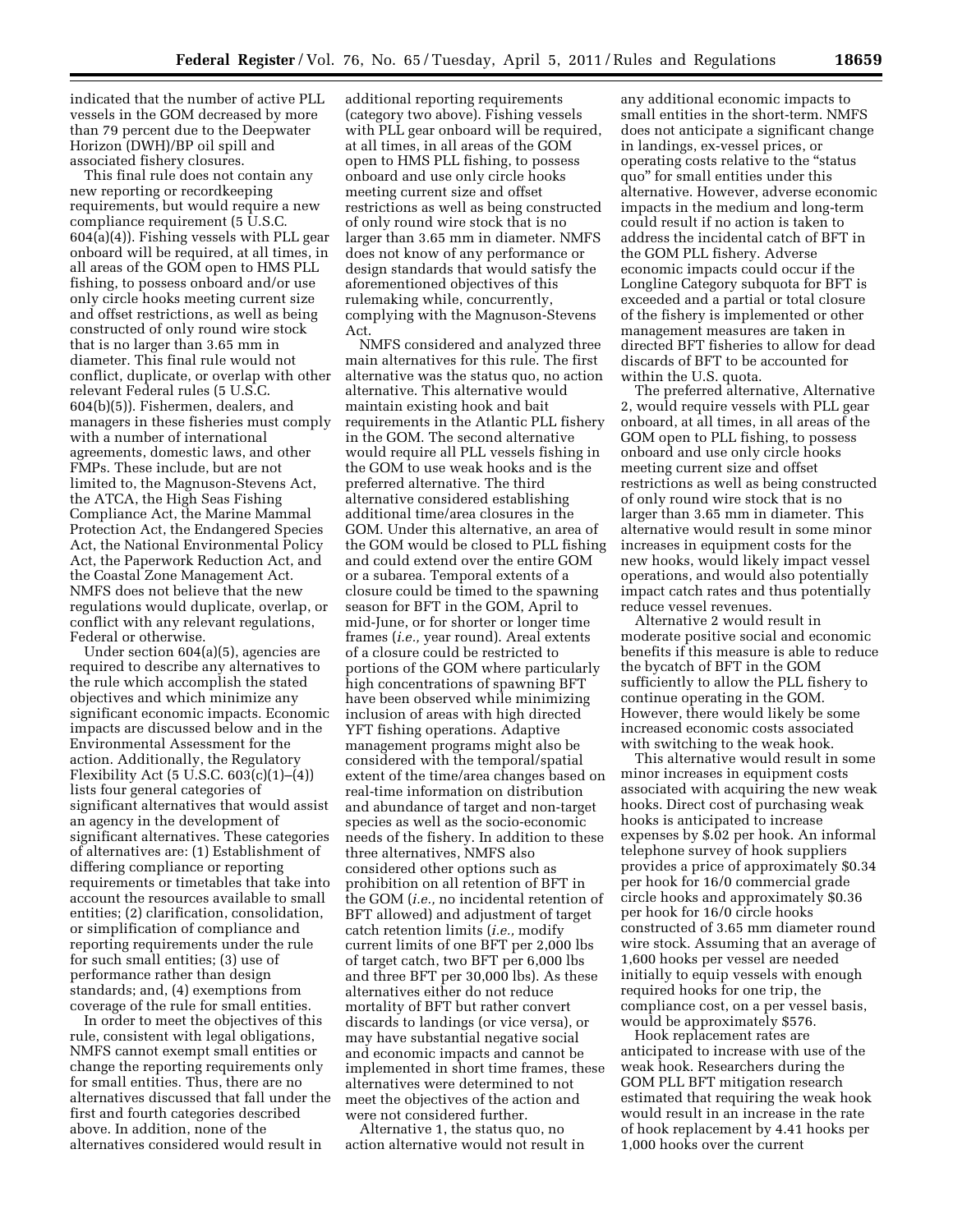replacement rate due to straightening and deformation of the hooks. The researchers anticipated that this rate was an underestimate; however, they estimated the cost of additional hook replacement with the weak hook to be less than \$3.00 per 1,000 hooks set. The standard 16/0 circle hooks currently in use will continue to be used in the U.S. Atlantic and inventories of unused standard 16/0 hooks could be sold to vessels fishing in the Atlantic outside of the GOM.

Alternative 2 would also potentially impact vessel catch rates, and thus potentially reduce vessel revenues. Based on the GOM PLL BFT mitigation research results, catch rates for several commercially important species were found to be lower using the new weak hooks versus the standard 16/0 circle hooks. The researchers found a statistically significant (at the 5 percent level) reduction in the total catch of BFT and wahoo when weak hooks were used compared to conventional circle hooks. The total catch of BFT was reduced 56.5 percent when weak hooks were used in the experiment. This reduction includes both discards and BFT retained for sale. Based on observer reports of the number of BFT discarded versus retained in the GOM, the researchers estimate that the experimental results indicate that the use of weak hooks would result in approximately a 14 percent reduction in BFT retained for sale given the BFT incidental retention limits. The total catch of wahoo using the weak hook was reduced by 26.6 percent.

The research also observed reduction in the number of YFT and swordfish retained for sale. While these results were not statistically significant at the 5 percent level, the reductions in YFT and swordfish retained did have pvalues ≤ 0.15. Weak hooks in the experiment resulted in a 7 percent reduction in YFT retained for sale and 41.2 percent reduction in swordfish retained for sale. No other commercially targeted species observed during the research exhibited catch rate differences between weak hooks and conventional circle hooks with p-values of  $\leq 0.15$ . Therefore, given that YFT is often the target catch for PLL trip in the GOM and the heterogeneous nature of fishing vessel operations, this analysis conservatively includes the observed reductions in YFT and swordfish. In addition, NMFS also ran the analysis with just BFT and wahoo which exhibited statistically significant differences in catch at the 5 percent level to help illustrate the range of possible outcomes.

Using vessel logbook catch data, NMFS translated the reductions in catch

observed in the research experiment into potential fishery revenue impacts that may result from requiring the use of weak hooks in the GOM. The calculations are detailed in the EA for this final rule which is available on request. Based on the research results, the estimated per trip reduction in revenues that would potentially result from requiring the use of weak hooks in the GOM is approximately \$2,265.

Based on HMS logbook reports from 2006 to 2009, the average number of PLL trips taken per vessel per year in the GOM is 9.7. Multiplying 9.7 trips per vessel by the estimated \$2,265 per trip reduction in catch revenues (when including reductions for BFT, YFT, wahoo, and swordfish) results in an estimated reduction of \$21,974 in commercial fishing revenues per vessel per year in the GOM resulting from switching to weak hooks. Alternatively, if the analysis only considers the statistically significant reductions in catch at the 5 percent level (only including reductions for BFT and wahoo which equals \$139 less per trip), as used in the research study, the estimated reduction in annual catch revenues per vessel in the GOM for Alternative 2 would be \$1,351 (9.7 trips  $\times$  \$139). This lower estimate may also represent the potential improvements in catch rates that may occur over time as fishermen adapt to the new weak hook technology. NMFS' analysis of weak hook research data after the publication of the proposed rule found a seasonal difference in the catch of YFT. Because the experiment focused on collecting data during the BFT spawning season, the majority of data was collected during March-June. If more data had been collected after the BFT spawning period, it is likely that the YFT reduction rate would have been less than what was observed, thus the potential economic impact due to decreases in YFT catch may be less than described above. NMFS does not foresee that the national net benefits and costs would change significantly in the long term as a result of implementation of the final action. In response to comment, NMFS also considered a modified version of alternative 2 that would apply the weak hook requirement seasonally. However, NMFS did not prefer this approach because BFT are also present in the GOM outside of the spawning season in lower numbers and seasonal application of the weak hook requirement would increase the difficulty of enforcing the weak hook requirement.

Under Alternative 3, which considers additional time/area closures in the GOM, some fishermen could be

expected to shift effort to fishing areas outside the GOM and there could be changes in the distribution of the fleet with some fishermen possibly exiting the fishery. Predicting fishermen's behavior is difficult, especially as some factors that may determine whether to stay in the fishery, relocate, or leave the fishery are beyond NMFS' control (fuel prices, infrastructure, hurricanes, etc.). While some fishermen will continue to fish in the remaining open areas of the Atlantic, Caribbean, and GOM, others may be forced to leave the fishery entirely, such as selling their permits and going out of business, as a result of the closure. Changes in fishing patterns may result in fishermen having to travel greater distances to reach more favorable grounds, which would likely result in increased fuel, bait, ice, and crew costs. While there may be a potential increase in travel, this is unlikely to raise significant safety concerns because the fleet is highly mobile. The potential shift in fishing grounds, should it occur, could result in fishermen selecting new ports for offloading. This would likely have negative social and economic consequences for traditional ports of offloading, including processors, dealers, and supply houses, and positive social and economic consequences for any new selected ports of offloading. NMFS conducted a detailed, comprehensive socio-economic analysis for the time/area alternatives considered in the 2006 Consolidated HMS FMP and found that the economic impacts of each of the closures considered may be substantial, ranging in losses of up to several million dollars annually, depending upon the closure and displacement of a significant number of fishing vessels. Since the data analysis conducted in the 2006 Consolidated HMS FMP, several events have affected the GOM including Hurricane Katrina, Hurricane Rita, and the DWH/BP oil spill among other events. While social and economic impacts have likely occurred due to these events, NMFS believes the closure analysis in 2006 still reflects the substantial social and economic impacts that would be likely to occur under the time/area closures analyzed. Additionally, Alternative 3 does not meet all of the objectives of this final rule because it does not rapidly enhance BFT stock rebuilding by increasing BFT spawning potential and subsequent recruitment into the fishery (*i.e.,* rapidly implement the action to increase the survival of spawning BFT by spring 2011 in the GOM).